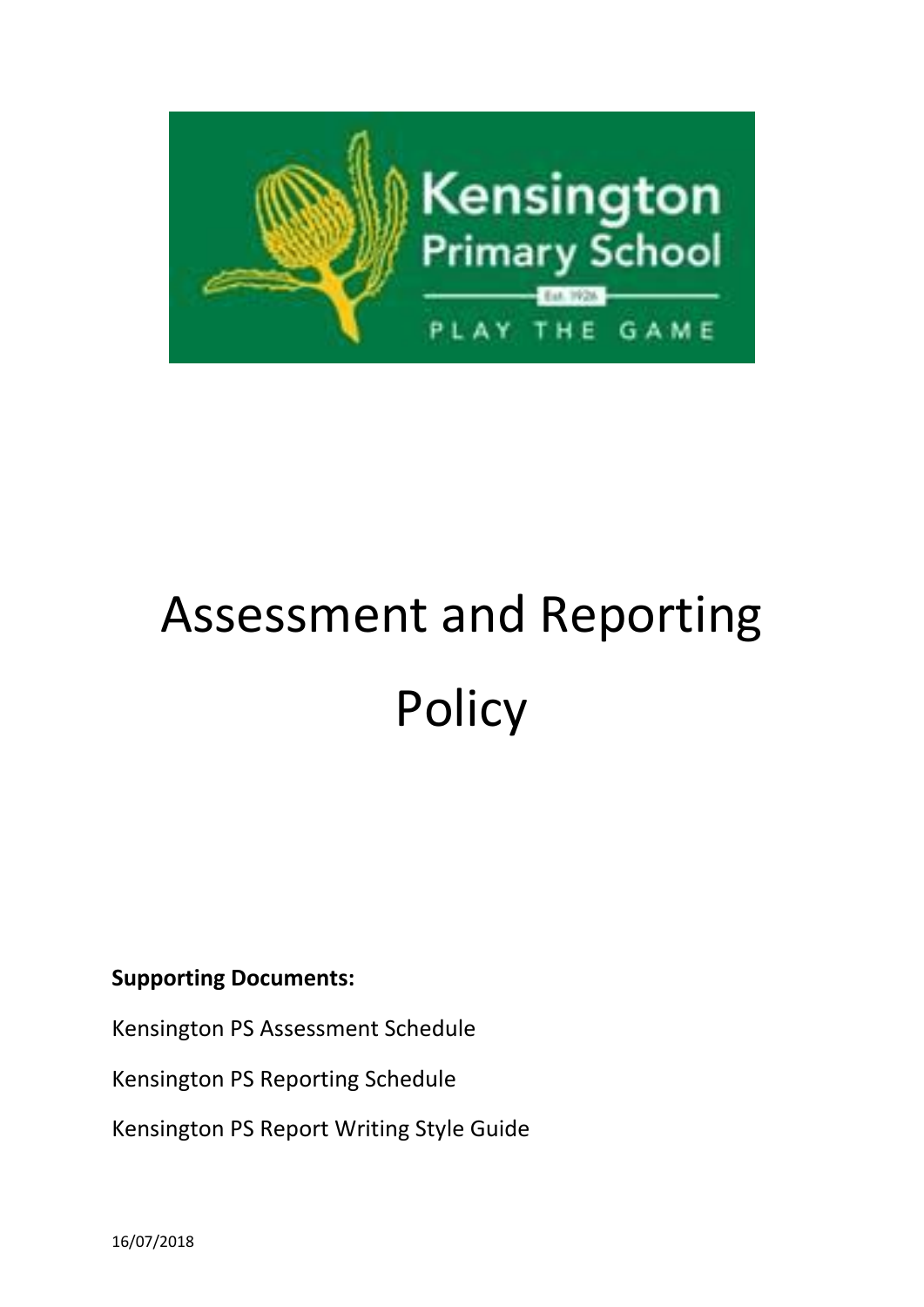### Curriculum

Kensington Primary School will implement the Pre-primary to Year 10 Western Australian curriculum in accordance with:

- the Policy Standards for Pre-primary to Year 10: Teaching, Assessing and Reporting
- the Principles of Learning, Teaching and Assessment detailed within the Outline.

In relation to Kindergarten:

- **Belonging, Being and Becoming: The Early Years Learning Framework (EYLF)**
- Kindergarten Curriculum Guidelines guide

#### Assessment

Kensington Primary School will:

- monitor and assess individual student achievement, referring to the Principles of Learning, Teaching and Assessment detailed within the *Outline*
- develop and administer assessments in relation to the content of the Pre-primary to Year 10 Western Australian curriculum
- ensure that assessments enable all students to demonstrate their knowledge, understandings and skills in relation to the year-level achievement standard
- develop processes to support all teachers in making valid and reliable judgements
- use data from prescribed national and state wide assessments to inform teacher judgements about student achievement

To achieve this administration will:

- provide teachers with a whole school assessment schedule
- timetable collaborative time for teachers to develop assessment tasks and success criteria
- support teachers to moderate student work to make reliable judgements through professional learning, collaborative DOTT time and resources such as Brightpath
- align performance management with constructive feedback to the effective delivery and assessment of the WA curriculum
- promote data literacy through professional learning on formative assessment

To support teachers to develop and moderate assessments that enable students to demonstrate their knowledge and skills clusters will:

- consider the six assessment principles and reflective questions when discussing and creating assessment tasks [https://k10outline.scsa.wa.edu.au/home/assessment/principles-and-reflective](https://k10outline.scsa.wa.edu.au/home/assessment/principles-and-reflective-questions)[questions](https://k10outline.scsa.wa.edu.au/home/assessment/principles-and-reflective-questions)
- collaboratively formulate assessment activities and success criteria
- use collaborative time to moderate for learning and reporting